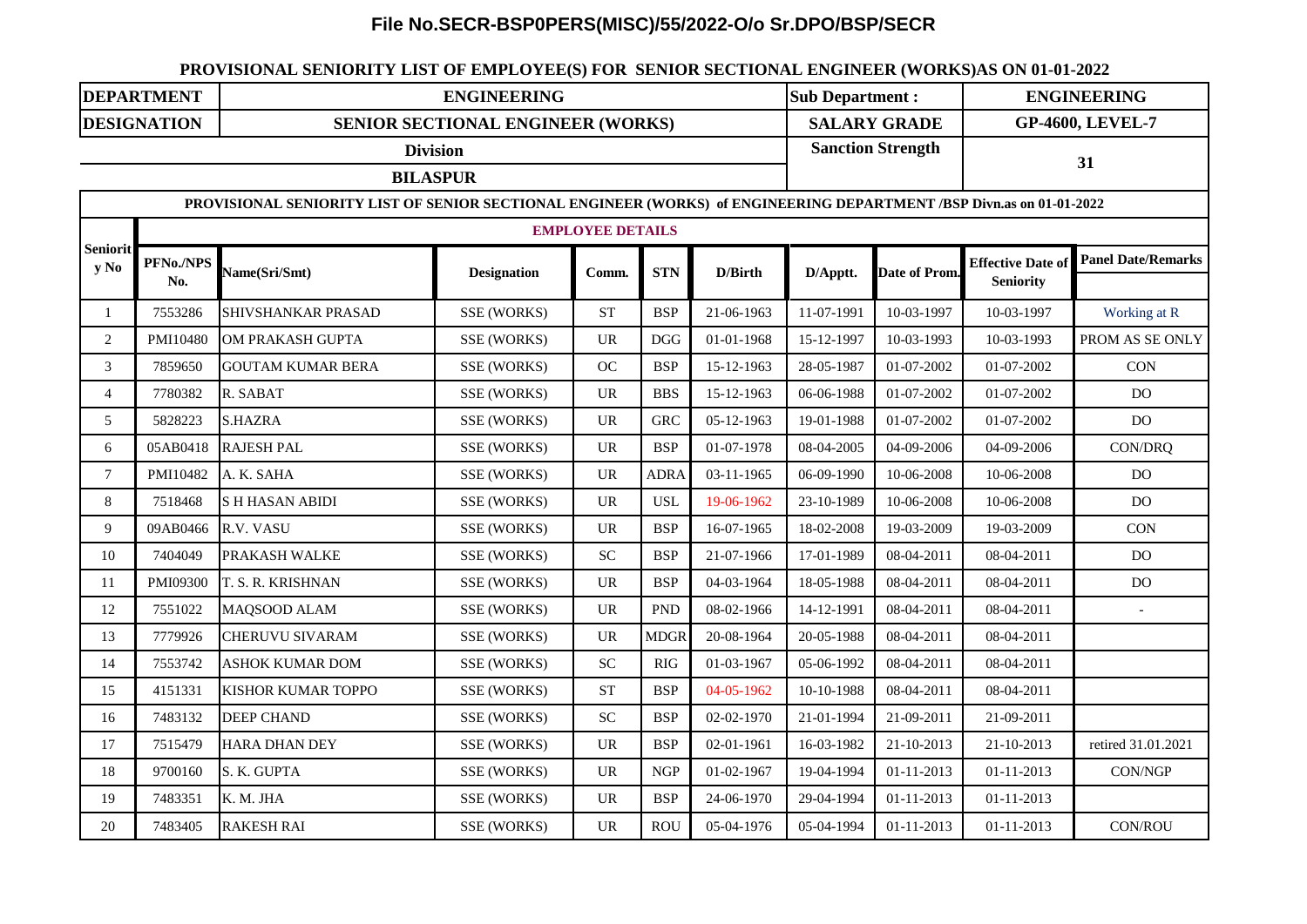## **File No.SECR-BSP0PERS(MISC)/55/2022-O/o Sr.DPO/BSP/SECR**

| 21     | 7483375  | T. EKKA                     | SSE (WORKS)        | <b>ST</b>                       | <b>RIG</b>   | 12-12-1967 | 13-05-1994 | 01-11-2013       | $01 - 11 - 2013$ | CON/BSP        |
|--------|----------|-----------------------------|--------------------|---------------------------------|--------------|------------|------------|------------------|------------------|----------------|
| 22     | 9700195  | <b>DINESH KUMAR</b>         | SSE (WORKS)        | <b>UR</b>                       | <b>NGP</b>   | 05-11-1967 | 30-05-1994 | 01-11-2013       | 01-11-2013       | CON/NGP        |
| 23     | 9700213  | S. K. SINGH                 | <b>SSE (WORKS)</b> | <b>UR</b>                       | <b>NGP</b>   | 20-06-1969 | 01-06-1994 | 01-11-2013       | $01 - 11 - 2013$ | CON/NGP        |
| 24     | 9700572  | MIR MAJID ALI               | <b>SSE (WORKS)</b> | $\ensuremath{\text{UR}}\xspace$ | <b>NGP</b>   | 01-09-1970 | 01-06-1994 | $01 - 11 - 2013$ | 01-11-2013       | CON/BSP        |
| 25     | 7510068  | <b>BUDHA DEVI BANERJEE</b>  | SSE (WORKS)        | <b>UR</b>                       | <b>BSP</b>   | 25-11-1962 | 21-01-1983 | 01-11-2013       | 01-11-2013       |                |
| 26     | 7977608  | <b>RAYAVARAPU</b>           | <b>SSE (WORKS)</b> | <b>OBC</b>                      | <b>BSP</b>   | 15-05-1968 | 17-10-1997 | 28-07-2015       | 28-07-2015       | HQ             |
| 27     | 7977220  | SUDHAKAR TIWARI             | SSE (WORKS)        | UR                              | <b>MDGR</b>  | 05-01-1971 | 07-11-1997 | 28-07-2015       | 28-07-2015       |                |
| $28\,$ | 7977232  | DILIP KUMAR SINGH           | SSE (WORKS)        | $\ensuremath{\text{UR}}\xspace$ | <b>KGB</b>   | 16-11-1967 | 11-12-1997 | 28-07-2015       | 28-07-2015       | Con/NGP        |
| 29     | 74833637 | M. S. DEOPA                 | SSE (WORKS)        | <b>UR</b>                       | <b>CKP</b>   | 13-06-1968 | 17-05-1994 | 24-11-2015       | 24-11-2015       | <b>CON/CKP</b> |
| 30     | PMI10737 | S. C. OJHA                  | <b>SSE (WORKS)</b> | <b>UR</b>                       | <b>KKJR</b>  | 28-04-1965 | 08-04-1994 | 24-11-2015       | 24-11-2015       | Con/BBS        |
| 31     | 7912500  | T. D. MAJHI                 | <b>SSE (WORKS)</b> | ${\cal S}{\cal T}$              | <b>BBS</b>   | 05-07-1967 | 13-04-1994 | 24-11-2015       | 24-11-2015       | Con/BBS        |
| 32     | 9491284  | KRISHNA KUMAR SINGH         | SSE (WORKS)        | <b>UR</b>                       | $\mathbb{R}$ | 01-03-1970 | 11-12-1997 | 24-11-2015       | 24-11-2015       | Con/R          |
| 33     | 5832032  | <b>NAND KISHOR</b>          | SSE (WORKS)        | <b>UR</b>                       | <b>BRH</b>   | 15-07-1970 | 13-12-1997 | 14-12-2015       | 14-12-2015       |                |
| 34     | 9491351  | RAM PRAKASH YADAV           | SSE (WORKS)        | UR                              | <b>BSP</b>   | 01-07-1970 | 24-12-1997 | 14-12-2015       | 14-12-2015       |                |
| 35     | 5642607  | <b>ADITYA KUMAR</b>         | SSE (WORKS)        | OBC                             | <b>BSP</b>   | 03-02-1972 | 27-04-2000 | 14-12-2015       | 14-12-2015       |                |
| 36     | 7979976  | <b>SURAJ PRAKASH</b>        | SSE (WORKS)        | OBC                             | <b>BSP</b>   | 30-12-1971 | 04-05-2000 | 14-12-2015       | 14-12-2015       |                |
| 37     | 7980048  | JAIPRAKASH PATERIA          | <b>SSE (WORKS)</b> | <b>UR</b>                       | <b>PND</b>   | 24-07-1970 | 10-05-2000 | 14-12-2015       | 14-12-2015       |                |
| 38     | 6175132  | PRADEEP KUMAR               | <b>SSE (WORKS)</b> | ${\rm SC}$                      | <b>BSP</b>   | 11-08-1972 | 08-04-2002 | 14-12-2015       | 14-12-2015       |                |
| 39     | IK050208 | GODABA RAMNATH DURGA        | SSE (WORKS)        | <b>UR</b>                       | <b>BSP</b>   | 18-10-1973 | 02-11-2004 | 11-07-2016       | 11-07-2016       | <b>DRQ</b>     |
| 40     | 9795531  | <b>MANOJ KUMAR GUPTA</b>    | SSE (WORKS)        | <b>UR</b>                       | <b>BSP</b>   | 06-06-1973 | 24-09-2002 | 18-05-2017       | 18-05-2017       |                |
| 41     | 7485141  | UMA SHANKAR YADAV           | SSE (WORKS)        | <b>UR</b>                       | <b>BSP</b>   | 10-04-1968 | 24-12-2002 | 18-05-2017       | 18-05-2017       | CON/BSP        |
| 42     | 7485130  | <b>BINDESHWAR YADAV</b>     | SSE (WORKS)        | <b>OBC</b>                      | <b>UMR</b>   | 18-01-1975 | 31-12-2002 | 18-05-2017       | 18-05-2017       | CON/BSP        |
| 43     | 7506077  | <b>DASHRATH MAHTO</b>       | SSE (WORKS)        | OBC                             | <b>SDL</b>   | 05-06-1963 | 24-09-1981 | 18-05-2017       | 18-05-2017       |                |
| 44     | 05AB0405 | <b>ABODH KUMAR</b>          | <b>SSE (WORKS)</b> | OBC                             | <b>PND</b>   | 04-01-1980 | 12-04-2005 | 18-05-2017       | 18-05-2017       |                |
| 45     | PMI09381 | RAJESH PRASAD RANA          | SSE (WORKS)        | SC                              | <b>BSP</b>   | 10-09-1984 | 01-12-2009 | 12-07-2017       | 12-07-2017       |                |
| 46     | 13AB2900 | <b>BINATI SINGH DANDPAT</b> | SSE (WORKS)        | <b>ST</b>                       | <b>BSP</b>   | 25-05-1990 | 11-09-2013 | 12-07-2017       | 12-07-2017       | CON/BSP        |
| 47     | 05AB0450 | <b>ANUP KUMAR GUPTA</b>     | SSE (WORKS)        | <b>UR</b>                       | <b>BSP</b>   | 01-01-1983 | 21-04-2005 | 01-02-2018       | 01-02-2018       |                |
| 48     | 05AB0403 | <b>SANJAY KUMAR SAKET</b>   | SSE (WORKS)        | <b>UR</b>                       | <b>ABKP</b>  | 10-11-1975 | 29-04-2005 | 01-02-2018       | 01-02-2018       |                |
| 49     | 08AB0670 | AMAR KUMAR TIWARI           | SSE (WORKS)        | UR                              | $\mathbb{R}$ | 30-01-1986 | 09-02-2008 | 14-06-2020       | 17-03-2020       |                |